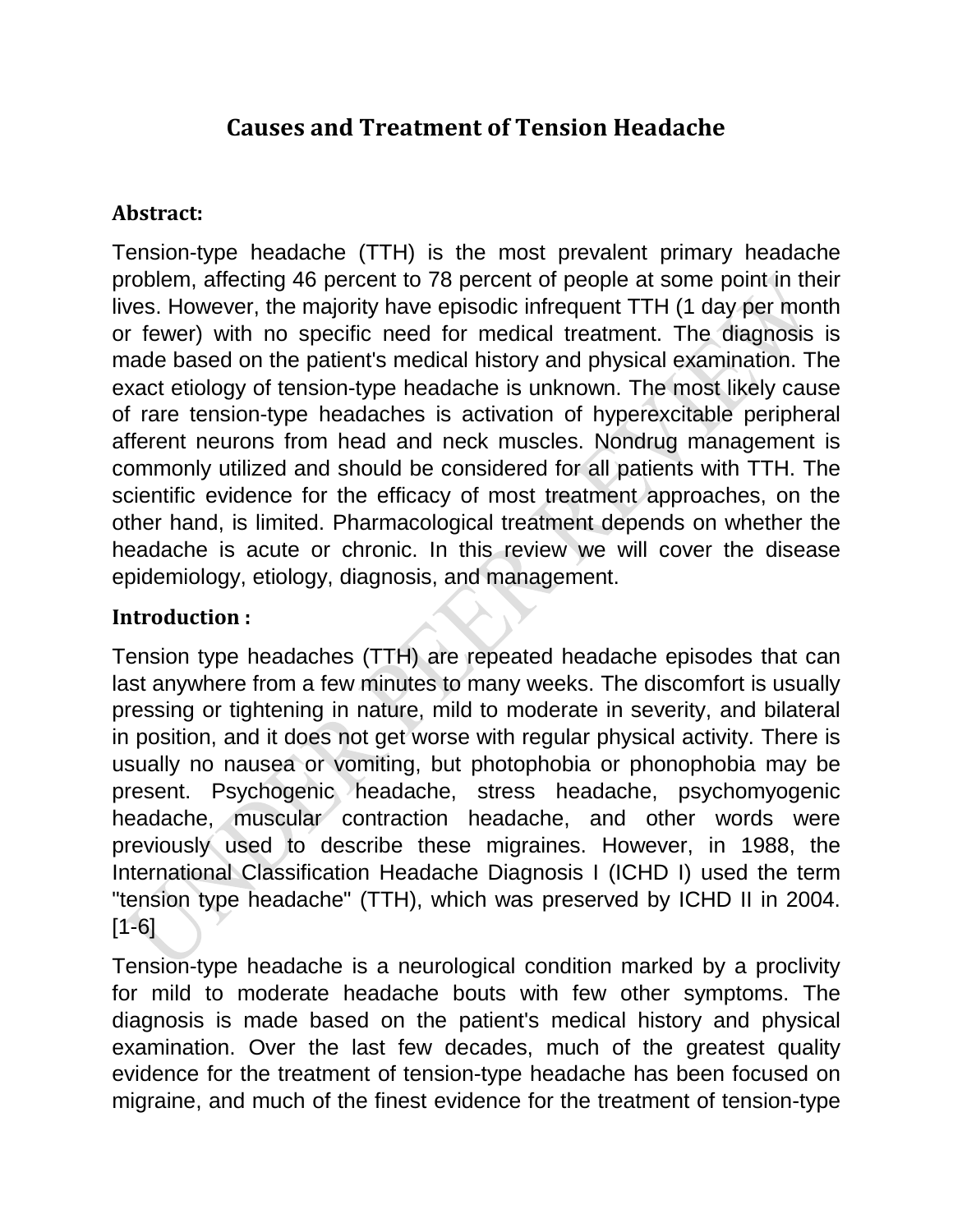headache is decades old. Over the last two decades, little has changed in terms of treatment. Many patients cure acute attacks themselves and seek help when they become more frequent or persistent. The focus of this review is on how to identify and manage individuals who require medical guidance concerning acute attacks as well as preventive treatment to prevent further attacks. [7]

Tension-type headache (TTH) is the most prevalent primary headache problem, affecting 46 percent to 78 percent of people at some point in their lives. TTH is more disabling and results in more lost work days than migraine. TTH is assumed to have a complex etiology, incorporating both genetic and environmental components. TTH is divided into three subtypes: occasional episodic, frequent episodic, and chronic. Patients report their headache discomfort as pressing, dull, and as if it were a tight band around their head. For the treatment of episodic TTH, nonprescription analgesics are recommended. Patients with chronic TTH, highly frequent episodic TTH, who are at risk of medication overuse headache, and who are unable to take effective doses of first-line medications might consider prophylaxis. For prophylaxis, amitriptyline is suggested as a first-line medication. Electromyography biofeedback, cognitive behavioural therapy, exercise, massage, and trigger point injection are examples of physical and integrative therapies for TTH management. [8]

#### **Classification:**

Tension type headaches are classified into two types by the International Headache Society (ICHD II), episodic (ETTH) and chronic (CTTH) first digit categorization. Infrequent and frequent episodic tension headaches have been separated into two types (second digit classification). Except for frequency, all three types of tension headaches have comparable clinical symptoms. On clinical examination, doctors should search for pericranial soreness in patients with tension type headaches and divide them into two groups: those with pericranial tenderness and those without (third digit classification). [1]

### **Epidemiology:**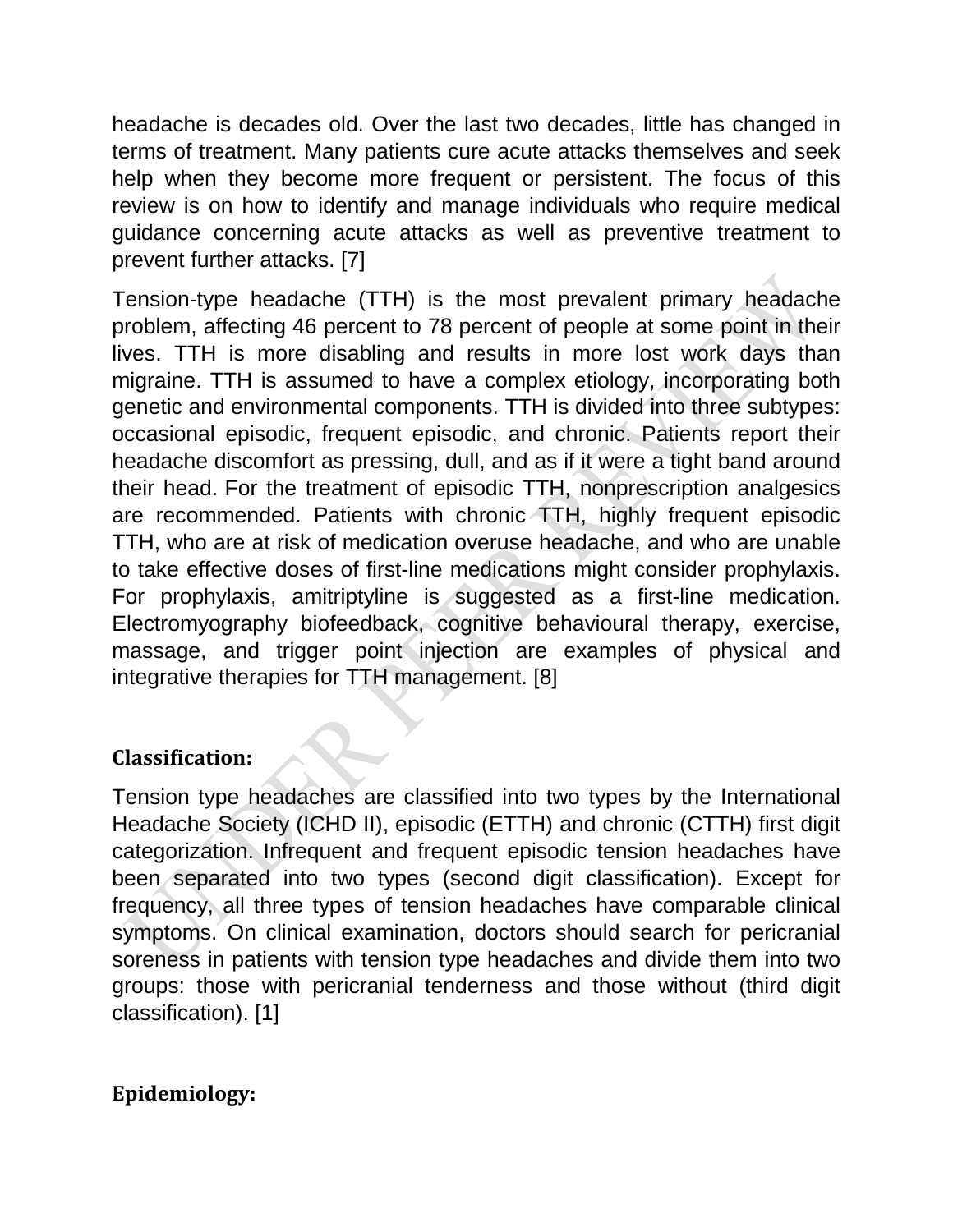The lifetime frequency of TTH was considerable (78 percent) in a population-based study in Denmark, however the majority had episodic infrequent TTH (1 day per month or fewer) with no specific need for medical treatment. About 24% to 37% of the population experienced TTH several times a month, 10% had it weekly, and 2% to 3% of the population had chronic TTH, which lasted for the majority of their lives. TTH (tension type headaches that appear out of nowhere) is difficult to quantify. However, in a Danish epidemiologic follow-up research, the annual incidence of TTH for frequent TTH (female-to-male 3:1) was 14.2 per 1000 person years, decreasing with age. Poor self-reported health, difficulty to relax after work, and sleeping only a few hours each night were all risk factors for TTH. [1,9-11]

In contrast to migraine, women are only slightly more affected than males (the female-to-male ratio of TTH is 5:4), and onset is delayed (25 to 30 years). Between the ages of 30 and 39, the prevalence peaks and then gradually declines with age. TTH-related absenteeism is significant, according to a few studies from Europe and the United States, and can be three times higher than migraine-related absenteeism. Non-migraine headaches (of which TTH is a major cause) have higher indirect expenses than migraine headaches. Patients with psychiatric co-morbidities have a higher level of impairment. [1,12-17].

#### **Causes and Pathophysiology:**

The exact etiology of tension-type headache is unknown. The most likely cause of rare tension-type headaches is activation of hyperexcitable peripheral afferent neurons from head and neck muscles. Tension-type headache is connected with and aggravated by muscle discomfort and psychological tension, but it is unclear what causes it. Some patients with tension-type headache have abnormalities in central pain processing as well as generalized increased pain sensitivity. Tension-type headache susceptibility is determined by hereditary factors. [7]

Stress can cause or worsen a headache by increasing muscle contraction, producing catecholamines and cortisol, causing peripheral sensitization, and/or changing central pain processing. Long-term corticosteroid release in people who are stressed can result in tissue damage, which can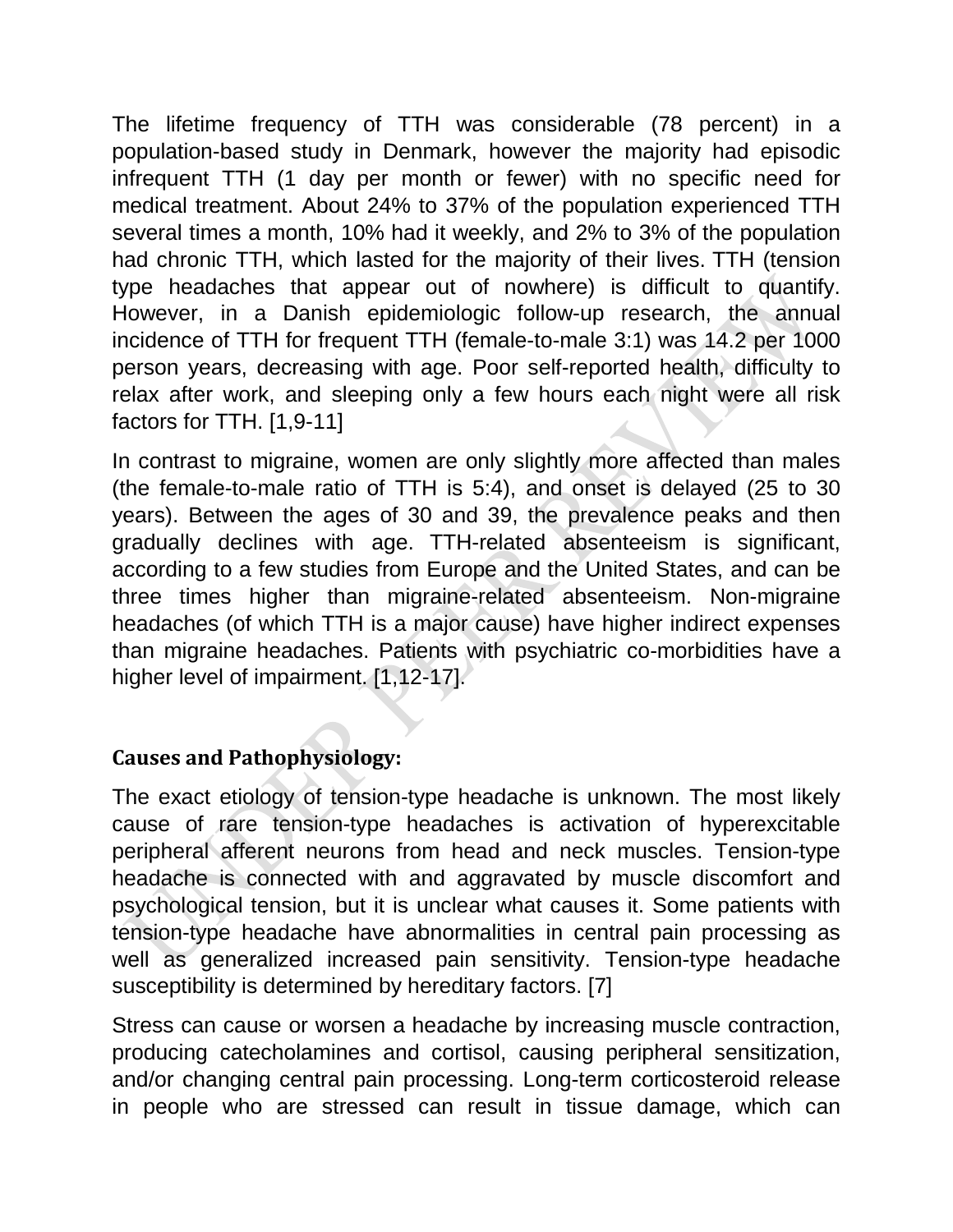contribute to pain and heightened pain perception. Stress has been observed in TTH patients to cause higher pericranial muscle pain ratings than in controls. There is no evidence, however, that stress causes increased pericranial EMG activity, and its involvement in TTH pathogenesis is unknown. [18]

Vitamin deficiencies have been implicated as a factor in TTH in various correlational investigations. In Turkish children, a possible vitamin B-12 link was investigated. Nearly a fifth of the 75 children in the control group, aged 11 to 15, reported headaches and blood B-12 levels below 200 in this study. With a vitamin B-12 level of 160, some had what experts called severe B-12 deficiency. All 18 of these children no longer had headaches after taking vitamin supplements. Similarly, data shows that vitamin D insufficiency is linked to TTH. Researchers compared 100 patients with persistent TTH to 100 healthy controls in a randomized control experiment. Vitamin D deficiency was found in nearly 70% of patients with chronic TTH, compared to only a quarter of the control group. [19]

**Genetic Factors:** Two registry-based twin studies looked into the impact of genetic variables on TTH and discovered that heritability estimates varied depending on whether or not simultaneous migraine is present. In one study, the heritability of TTH was 19 percent in migraine sufferers, but it was 48 percent in male twins and 44 percent in female twins in migraine sufferers. In occasional ETTH and frequent ETTH, the difference in concordance rates between monozygotic twins and same-sex dizygotic twins was 5% and 10%, respectively. Although no direct comparison was made between the two circumstances, this finding could indicate that the genetic effects were more significant in frequent ETTH than in uncommon ETTH. Because of the small sample sizes in twin studies, heredity for CTTH could not be established, but a family aggregation study indicated a threefold greater risk of CTTH in first-degree relatives of CTTH patients. Because simultaneous migraine was not assessed, this study should be viewed with caution. [18]

**Central factors:** The conversion of ETTH to CTTH is still not fully understood. Sensitization of second-order neurons in the dorsal horn of the spinal cord or the spinal trigeminal nucleus, sensitization of supraspinal neurons, and decreased antinociceptive or modulating activity from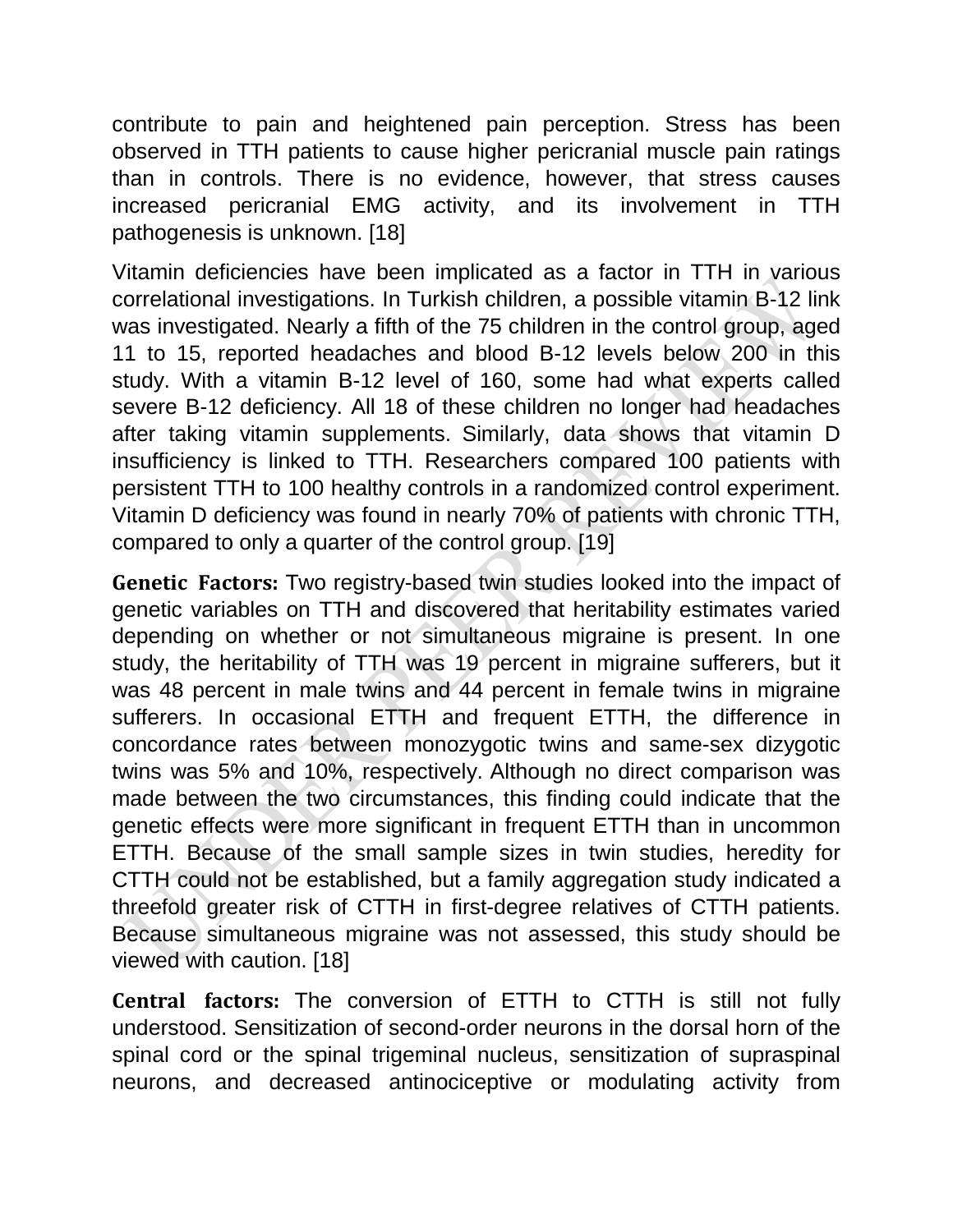supraspinal structures such as the thalamus, limbic system, motor cortex, and somatosensory cortex may all contribute to TTH chronification. [18]

Overall, pain perception studies show that patients with frequent ETTH or CTTH have hyperalgesia (heightened sensitivity to painful stimuli) and allodynia (pain evoked by typically non-painful stimuli). The generic and extensive character of pain hypersensitivity in these patients suggests that core pain processing areas have been sensitized. [18]

### **Presentation and diagnosis:**

People who suffer from infrequent episodic tension-type headaches are less likely to seek medical help. The severity of the pain and the likelihood that the patient will seek therapy increases as the frequency of tension-type headaches rises; younger patients are also more likely to seek treatment. 10 Patients usually describe a mild to severe bilateral muscle stiffness or pressure that lasts hours to days and is unrelated to constitutional or neurological symptoms. Patients may explain and identify the pain's location (the "band around the head") at the same time. [7]

The best available assessment tool for TTH is a diagnostic headache diary, which can be used to help with diagnosis and clinical decision-making. Patients can keep headache diaries to record clinical headache characteristics (such as frequency and characteristics) as well as concomitant symptoms. When compared to clinical examination alone, headache diaries have a number of advantages, including better identification of ETTH from CTTH. When compared to data acquired from prospective diary entries, patients tend to over-report their headache frequency at an initial clinical evaluation. Furthermore, diagnostic headache diaries can assist in distinguishing CTTH from other headache diseases, such as migraine and drug overuse headache (MOH). [19]

It might be difficult to tell the difference between a tension headache and other types of headaches, such as migraine or headache disorders caused by neck difficulties. Both migraine and tension-type headaches have chronic versions, and when headaches grow more regular, the migraine's distinguishing features fade away and the severity decreases. Tension-type headaches can induce muscle pain in the neck, causing patients and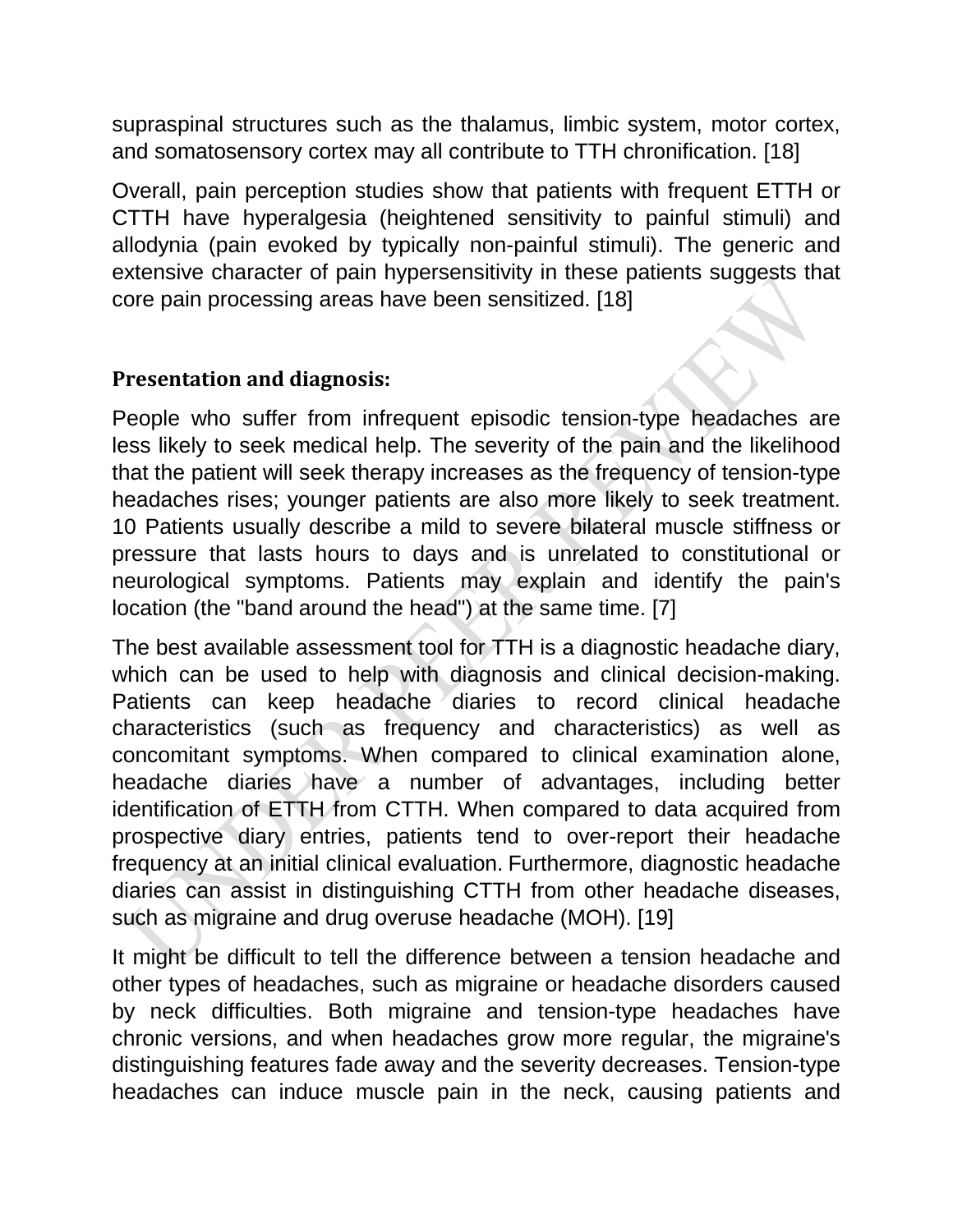physicians to believe that the headache is caused by a neck issue. Medication overuse headache can also manifest as a chronic daily or neardaily pattern of non-descript headaches. The amount, nature, length, and frequency of pharmaceutical use required to produce overuse headache is unknown and likely varies from person to person. Patients who take opioid or combination analgesics for 10 or more days per month, or simple analgesics for 15 or more days per month, should be considered for this diagnosis. [7]

### **Treatment Options:**

### **Nonpharmacological management:**

Nondrug management is commonly utilized and should be considered for all patients with TTH. The scientific evidence for the efficacy of most treatment approaches, on the other hand, is limited. The fact that the doctor is concerned about the problem could be therapeutic, especially if the patient is worried about a serious ailment, such as a brain tumor, and can be reassured by a thorough examination. Because avoiding trigger variables may have a long-term effect, a complete investigation of trigger factors should be conducted. Stress (mental or physical), irregular or inappropriate meals, high intake of coffee and other caffeine-containing drinks, dehydration, sleep disorders, too much or too little sleep, reduced or inappropriate physical activity, psychological problems, as well as variations during the female menstrual cycle and hormonal substitution are the most commonly reported triggers for TTH. The majority of triggers are self-reported, and none of them have been scientifically tested. [20]

**Relaxation exercises :** Relaxation training is to assist the patient in recognizing and controlling tension that emerges during daily activities. During the training, the patient tenses and then relaxes certain muscle groups across the body in a sequential manner. Later phases include remembering relaxation, associating relaxation with a cue word, and sustaining relaxation in muscles that aren't being used right now. [20]

**Biofeedback with EMG**: EMG biofeedback is intended to assist the patient in recognizing and controlling muscular tension by providing continuous feedback on muscle activity. Typical sessions include an adaptation period,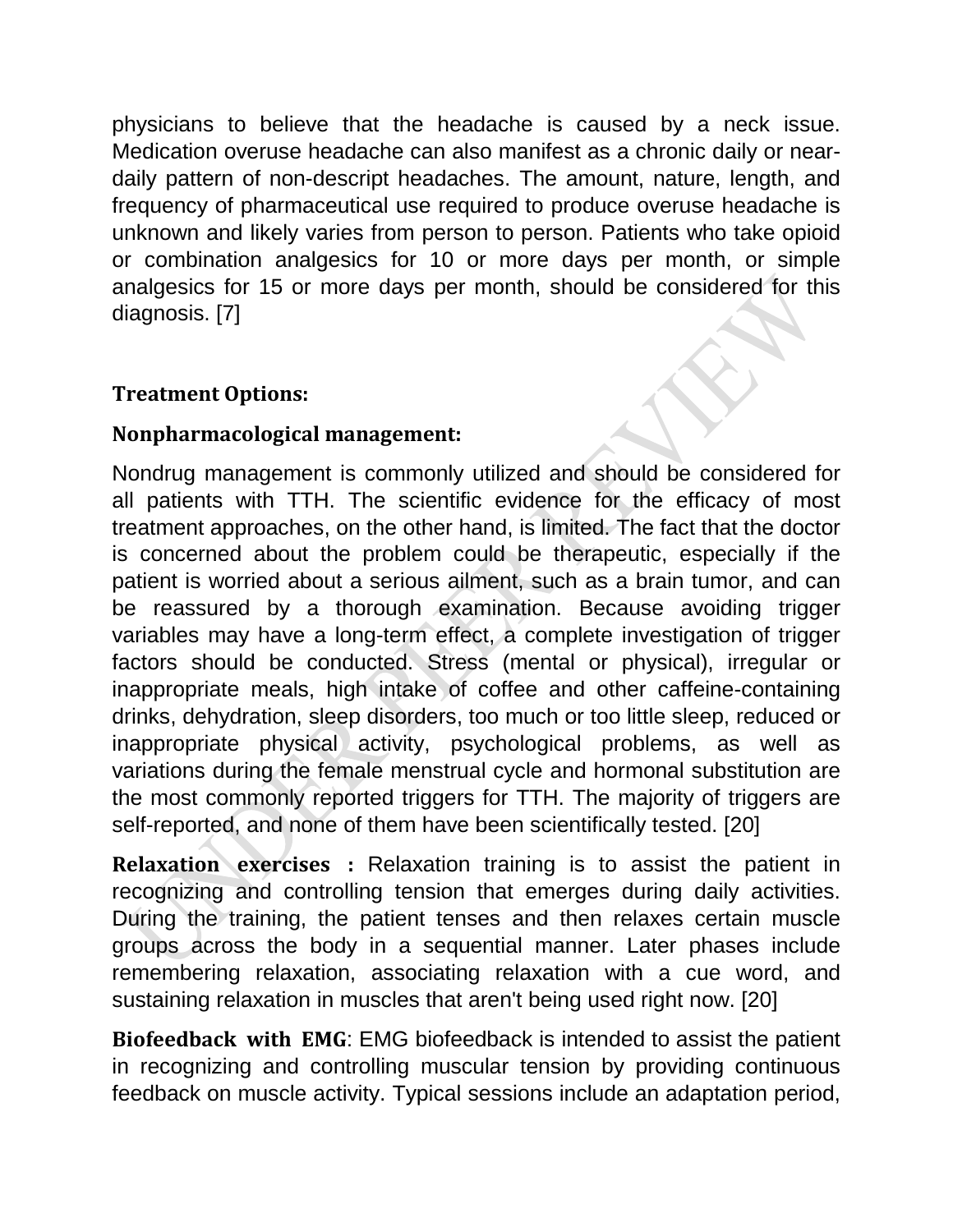a baseline phase, a training phase with feedback, and a self-control phase in which the patient trains managing muscular tension without input. [20]

**Cognitive-behavioral therapy (CBT):** The goal of cognitive-behavioral therapy is to teach the patient how to recognize stressful thoughts and beliefs that cause headaches. Alternative adaptive coping self-instructions are considered if these notions are questioned. To evaluate the validity of a given belief, a range of activities can be employed, including adopting another person's perspective on a circumstance, actively inventing alternative possible perspectives on a situation, and devising a behavioral experiment to test the validity of a particular belief.

**Physical therapy:** The most common nonpharmacological treatment for TTH is physical therapy, which includes posture modification, relaxation, exercise regimens, hot and cold packs, ultrasound, and electrical stimulation. However, the majority of these modalities have not been thoroughly researched. The use of active treatment techniques is generally advised. A controlled study demonstrated a small benefit by combining diverse approaches such as massage, relaxation, and home-based workouts. It was recently shown that combining craniocervical training with traditional physiotherapy was more effective than just physiotherapy. According to a recent study, there are no significant long-term differences in efficacy between relaxation training, physical training, and acupuncture for the treatment of episodic TTH, and spinal manipulation has no effect. [20]

#### **Pharmacological Treatment**

**Episodic tension type headache:** As previously stated, most patients with intermittent episodic tension type headaches do not seek medical attention and instead rely on over-the-counter medications. Simple analgesics and NSAIDS are the cornerstones of acute treatment for people with episodic tension type headache. Randomized trials have indicated that aspirin (500 mg and 1000 mg) and acetaminophen (1000 mg) are beneficial in the immediate treatment of TTH. Between aspirin and acetaminophen, there is no discernible difference in efficacy. Ibuprofen (200–400 mg), naproxen sodium (375–550 mg), ketoprofen (25–50 mg), and diclofenac potassium (50–100 mg) are all non-steroidal anti-inflammatory medications (NSAIDs) that have been shown to be more efficacious than placebo in acute TTH.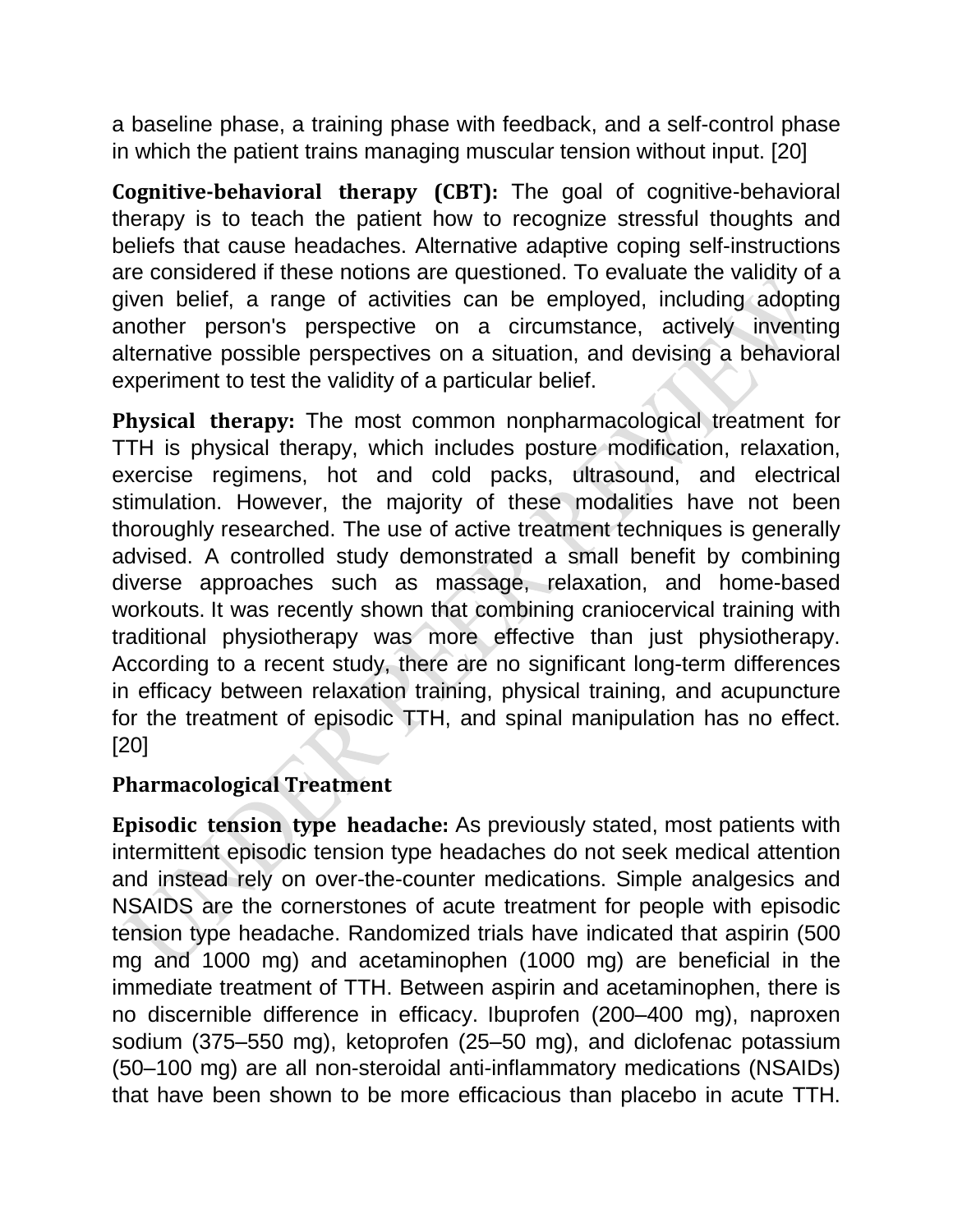Many studies have demonstrated that these NSAIDs are likely more effective than acetaminophen and aspirin, however the results are not always clear. Caffeine, codeine, sedatives, or tranquillizers have all been used to boost the efficiency of NSAIDs, but they should be avoided due to the danger of addiction, abuse, and headache chronification. It's important to prevent overusing them. Opiates should be avoided at all costs. Muscle relaxants have little evidence of efficacy, and there is a danger of habituation. As a result, these are not recommended. Triptans may help some ETTH patients who also have migraines. These patients, on the other hand, should be taught how to notice and distinguish between migraine and ETTH symptoms so that they can take the right medication for each attack. In the case of recurring ETTH, nonpharmacologic treatment in the form of relaxation training may be beneficial. [1]

**Chronic TTH Treatment:** The purpose of chronic TTH therapy is to employ preventive drugs to lessen the frequency of headaches. Amitriptyline (a tricyclic antidepressant [TCA]) is the most efficacious and well-studied pharmacologic medication in the treatment of chronic TTH. Amitriptyline should be begun at a low dose (10 to 25 mg daily) and gradually increased (10 to 25 mg weekly) until the desired therapeutic response is achieved or the undesirable effects manifest. In most cases, the therapeutic response takes 3 to 4 weeks. Amitriptyline is normally continued for at least six months in responding patients before discontinuation is attempted. Amitriptyline may be taken long-term if chronic TTH recurs after discontinuation. Dry mouth, sleepiness, urine retention, cardiac arrhythmias, and glaucoma are all typical side effects. [19]

### **Conclusion:**

Tension-type headache (TTH) is the most prevalent primary headache problem, affecting 46 percent to 78 percent of people at some point in their lives. TTH is more disabling and results in more lost work days than migraine. And yet over the last few decades, much of the greatest quality evidence for the treatment of tension-type headache has been focused on migraine, and much of the finest evidence for the treatment of tension-type headache is decades old. In this matter more better treatment protocols need to developed, right now the usage of non-pharmacological treatment is seen also as effective as using pharmacological ones, we hope in the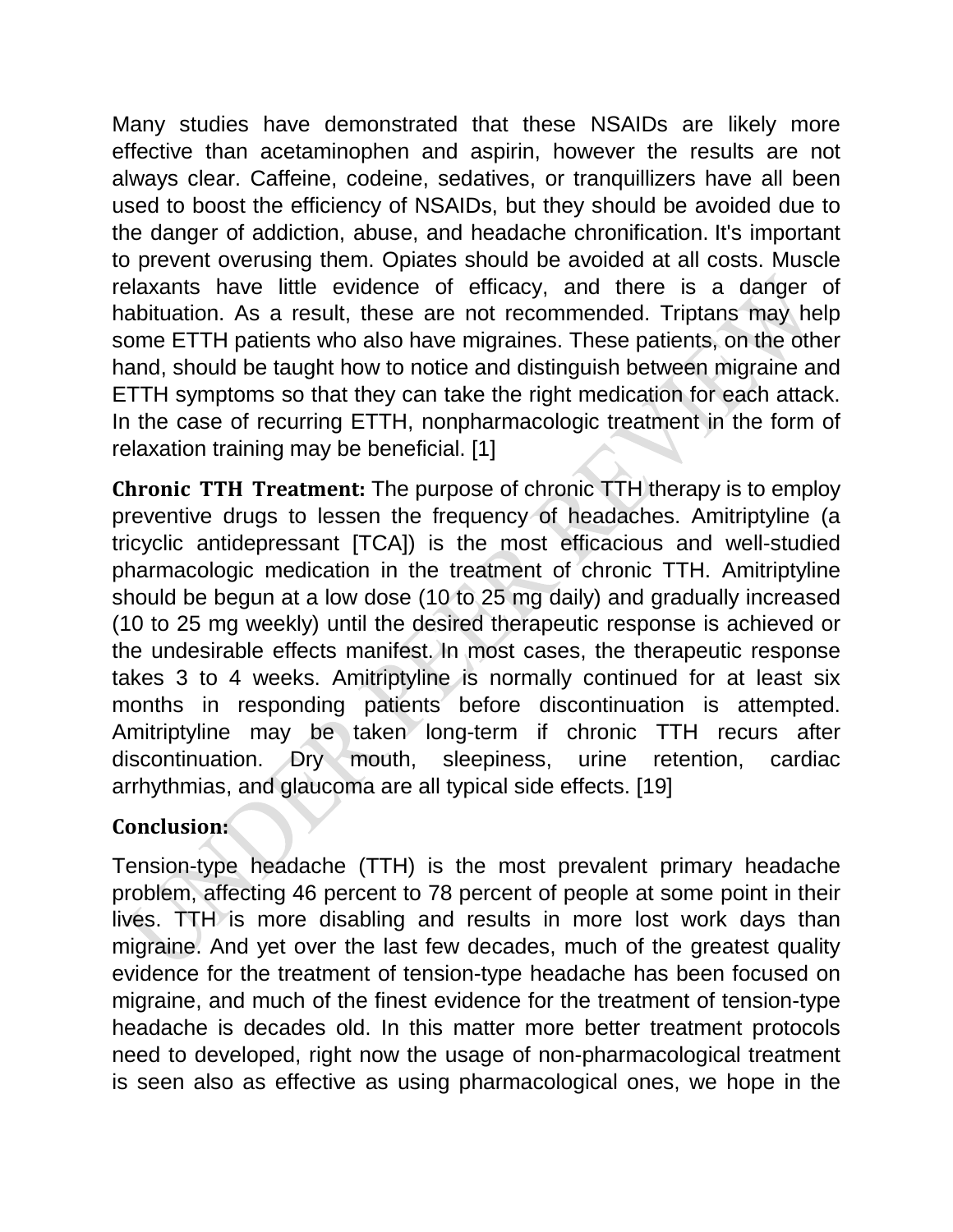future for the improvement of better treatment as well as more diagnostic measurements for the diseases as it's still relies on physical examination and clinical presentations.

### COMPETING INTERESTS DISCLAIMER:

Authors have declared that no competing interests exist. The products used for this research are commonly and predominantly use products in our area of research and country. There is absolutely no conflict of interest between the authors and producers of the products because we do not intend to use these products as an avenue for any litigation but for the advancement of knowledge. Also, the research was not funded by the producing company rather it was funded by personal efforts of the authors.

#### **References:**

- 1. Chowdhury D. Tension type headache. Ann Indian Acad Neurol. 2012 Aug;15(Suppl 1):S83-8. doi: 10.4103/0972-2327.100023. PMID: 23024570; PMCID: PMC3444224.
- 2. Headache Classification Subcommittee of the International Headache Society. The international classification of headache disorders. Cephalalgia. (2nd edition) 2004;24(Suppl 1):1–160.
- 3. Headache Classification Committee of the International Headache Society. Classification and diagnostic criteria for headache disorders, cranial neuralgias and facial pain. Cephalalgia. 1988;8(Suppl 7):1–96.
- 4. Ashina M. Neurobiology of chronic tension-type headache. Cephalalgia. 2004;24:161–72.
- 5. Bendtsen L. Central sensitization in tension-type headache—possible pathophysiological mechanisms. Cephalalgia. 2000;20:486–508.
- 6. Jensen R. Pathophysiological mechanisms of tension-type headache: A review of epidemiological and experimental studies. Cephalalgia. 1999;19:602–21.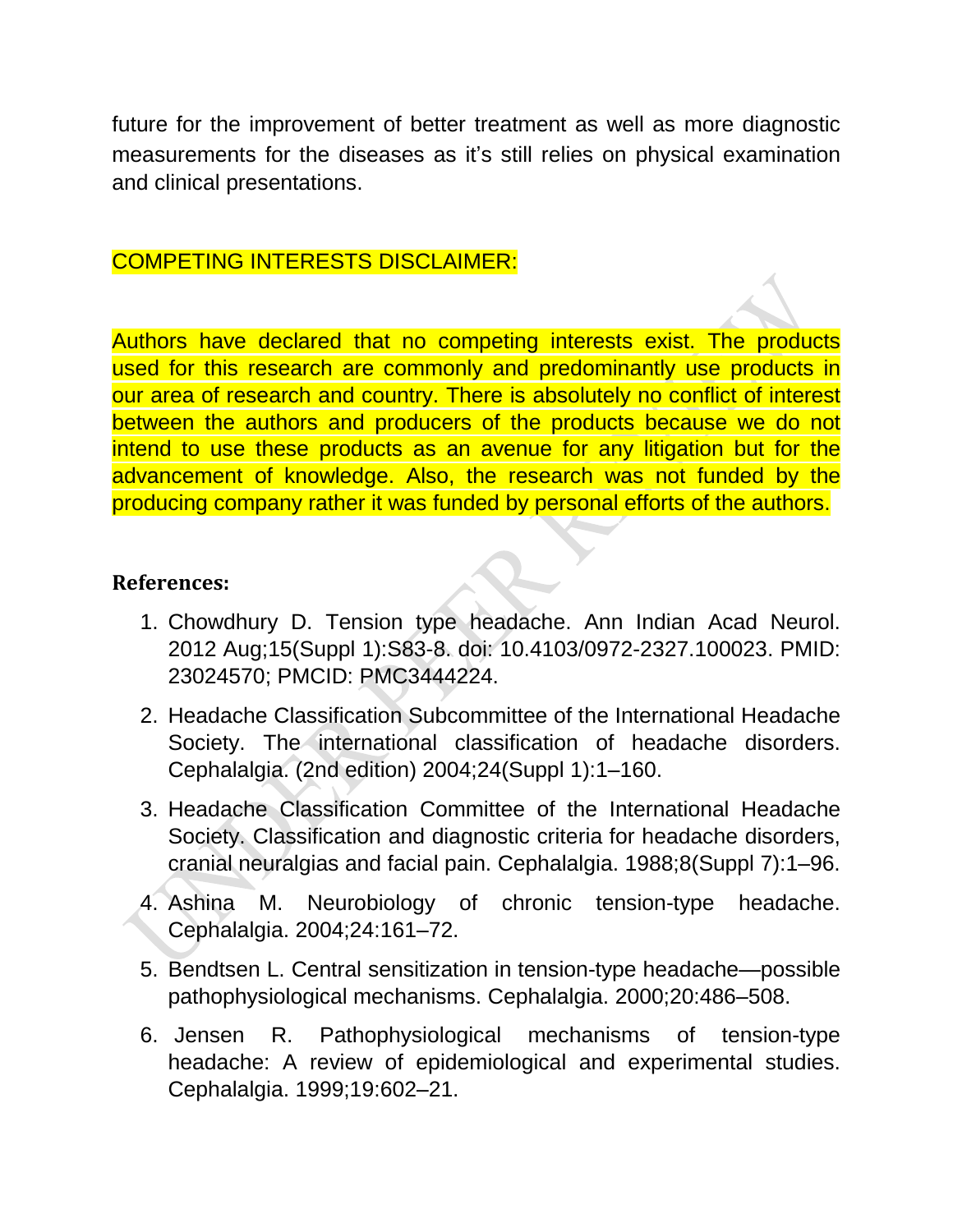- 7. Loder E, Rizzoli P. Tension-type headache. BMJ. 2008 Jan 12;336(7635):88-92. doi: 10.1136/bmj.39412.705868.AD. PMID: 18187725; PMCID: PMC2190284.
- 8. Scripter C. Headache: Tension-Type Headache. FP Essent. 2018 Oct;473:17-20. PMID: 30346680.
- 9. Lyngberg AC, Rasmussen BK, Jorgensen T, Jensen R. Has the prevalence of migraine and tension-type headache changed over a 12-year period? A Danish population survey. Eur J Epidemiol. 2005;20:243–9.
- 10. Rasmussen BK. Epidemiology of headache. Cephalalgia. 1995;15:45–68.
- 11. Lyngberg AC, Rasmussen BK, Jorgensen T, Jensen R. Prognosis of migraine and tension-type headache: A populationbased follow-up study. Neurology. 2005;65:580–5.
- 12. Andlin-Sobocki P, Jonsson B, Wittchen HU, Olesen J. Cost of disorders of the brain in Europe. Eur J Neurol. 2005;12(Suppl 1):1– 27.
- 13. Stovner L, Hagen K, Jensen R, Katsarava Z, Lipton R, Scher A, et al. The global burden of headache: A documentation of headache prevalence and disability worldwide. Cephalalgia. 2007;27:193–210.
- 14. Lyngberg AC, Rasmussen BK, Jorgensen T, Jensen R. Secular changes in health care utilization and work absence for migraine and tension-type headache: A population based study. Eur J Epidemiol. 2005;20:1007–14.
- 15. Schwartz BS, Stewart WF, Lipton RB. Lost workdays and decreased work effectiveness associated with headache in the workplace. J Occup Environ Med. 1997;39:320–7.
- 16. Berg J, Stovner LJ. Cost of migraine and other headaches in Europe. Eur J Neurol. 2005;12(Suppl 1):59–62.
- 17. Jensen R, Stovner LJ. Epidemiology and comorbidity of headache. Lancet Neurol. 2008;7:354–61.